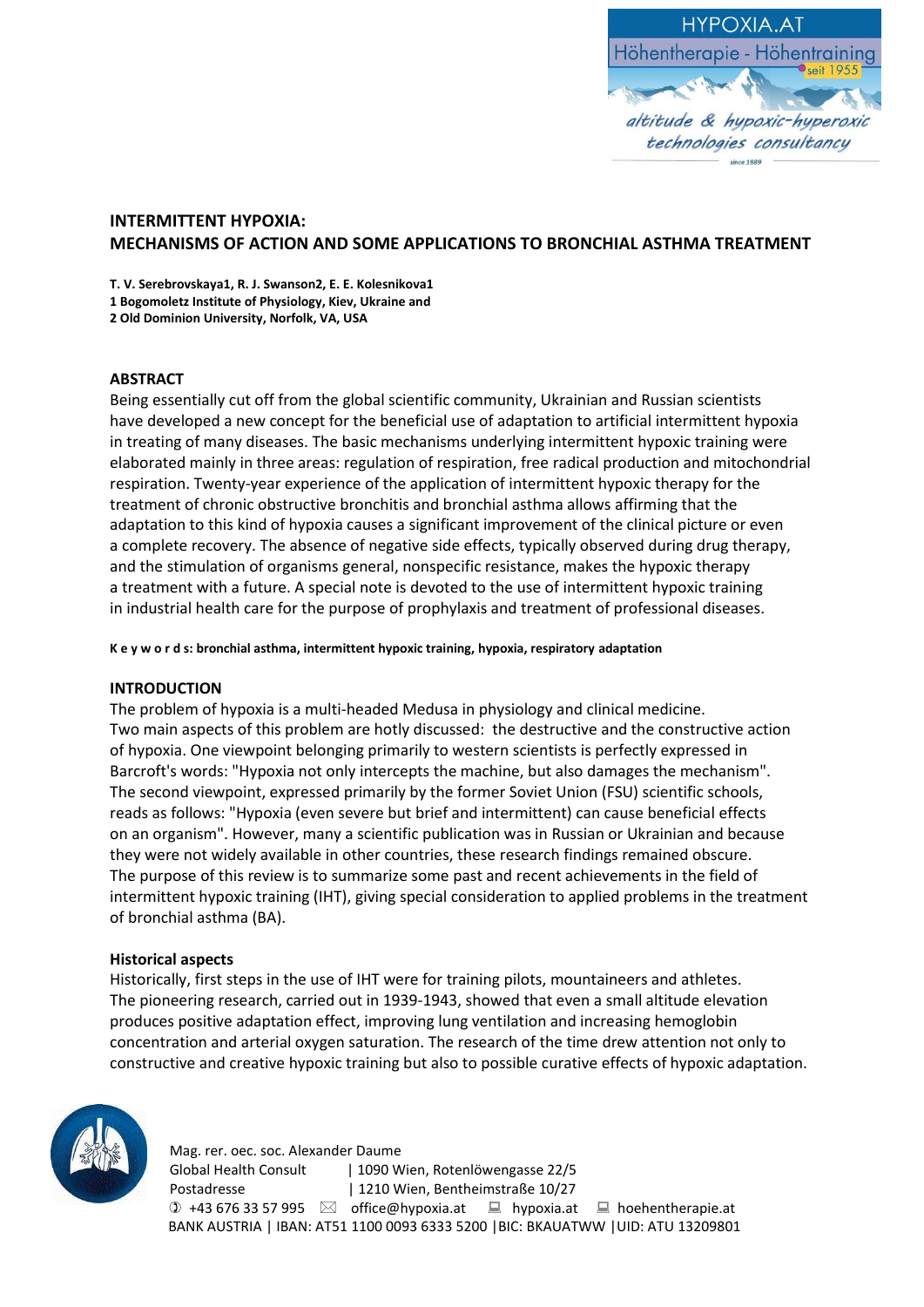

More than 30 years later, other studies have shown that a training protocol that includes gradual adaptation to hypobaric hypoxia improves the working capacity and endurance of athletes and astronauts. Inhalation of hypoxic gas mixtures to produce IHT was rapidly introduced into sports training and diseases treatment procedures. IHT protocols and equipment were devised and manufactured for this purpose.

## **MATERIAL AND METHODS**

Two methods are used to produce IHT in the FSU countries: (i) barochamber hypobaric hypoxia (including altitude hypoxia) and (ii) normobaric hypoxia.

Historically, IHT was first performed using a barochamber. A number of observations were made in both animals and humans using this method (2, 3), despite negative sequelae of compression/decompression that accompanied immediate positive effects of hypobaric therapy. Currently, normobaric hypoxic protocols, outlined below, are commonly used.

- Hermetic cabin for 5-7 subjects, where oxygen concentration is maintained between 16-13% and temperature between 15-16°C. Each session lasts 30-60 min once a day over 15-20 days (4).

- Hypoxic device for one individual, working on the open breathing system principle. The patient breathes through a mask or mouthpiece into an open circuit (5, 6). He inspires alternately hypoxic mixture (16-12 %) and atmospheric air for 3-10 min. The procedure is repeated 5-10 times a day over 15-20 days. Hypoxic mixture is produced with a polymer membrane-selective permeability method for separation of gas molecules.

- Rebreathing technique with CO2 absorption (7, 8) for one individual. Here, a patient can breathe to his individual tolerable limit (usually down to 10-7% O2) or to a fixed level (usually 12-9% O2). When the oxygen concentration reaches the set level (depending on the age and type of disease), this level is maintained for 5 min. Generally, three sessions are administered each day at 10-20 min intervals for a period of two weeks.

Each of these modifications has its advantages and disadvantages. It is worth noting that authors use quite different protocols (gas concentrations, duration and number of sessions, length of treatment) in the animal experiments or treatment of humans. This lack of standardization introduces variability that makes comparisons of results difficult.

# **RESULTS AND DISCUSSION**

## **Mechanisms**

The basic mechanisms underlying the beneficial effects of IHT were elaborated mainly in three areas: (i) regulation of respiration, (ii) free radical production, and (iii) mitochondrial respiration. Findings showed that IHT induces increased ventilatory sensitivity to hypoxia and other hypoxiarelated physiological changes.

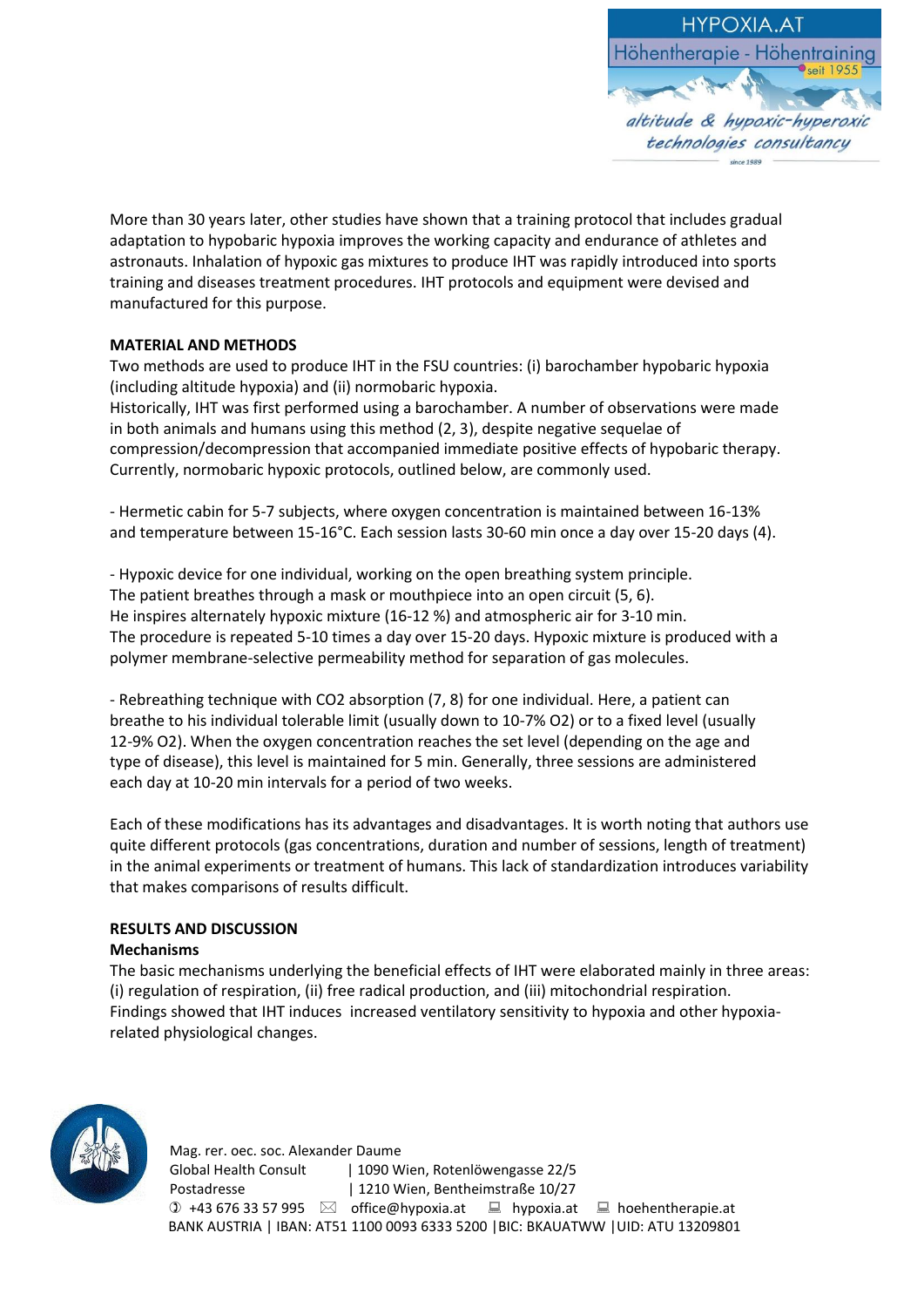

Due to IHT, cellular membranes become more stable and improvement of O2 transport in tissues is evident. IHT induces changes in mitochondria, involving NAD-dependent metabolism, which increases the efficiency of oxygen utilization in ATP production (9). These effects are mediated partly by NO-dependent reactions (3, 10). NO-dependent reactions are especially important for investigations of bronchial asthma (BA) pathogenesis, because exhaled nitric oxide is related to actual levels of airway inflammation in asthmatic patients. There are pieces of evidence that IHT may actually decrease the pronouncement of tissue hypoxia and intracellular acidosis under acute hypoxic exposure, improve O2 transport in tissues, increase oxidative metabolism enzyme synthesis and ion-transport systems in cell membranes, and rearrange the cell membrane phospholipid composition. IHT also seems to increase tissue capillary growth. Meerson (2) has opined that positive IHT effects are based on the cross-protective values of adaptations to one stress providing resistance to another stress.

The influence of IHT on free radical process seems of key significance, as these processes are implicated in the pathogenesis of BA. Alveolar macrophages, blood neutrophils and eosinophils from asthmatic patients have been shown to release more oxygen radicals than those from healthy subjects do. Radicals induce airway hyperreactivity, destruction of lung epithelial cells, mucus hypersecretion, plateletactivating factor synthesis, and other reactions typical for BA in humans and animals (11, 12). These unwanted changes are underlain by tissue hypoxia and consequent reduction of electron transfer in the respiratory chain, an increase of functional activity of inflammatory cells, and by inhibition of antioxidant defense systems. IHT acts positively on these three mechanisms eliminating tissue hypoxia, normalizing the number and phagocytic activity of white blood cells and enhancing antioxidant enzyme activity (13). During IHT, the periods of reoxygenation lead to oxygen radical formation, which might be analogous to that occurring with normoxic reperfusion of transiently hypoxic or ischemic tissues. If periods of hypoxia followed by normoxia lead to the formation of oxygen radicals, and the hypoxic periods are much briefer than normoxia, and if this exposure sequence is repeated over a number of days, then antioxidant defenses will be enhanced much more effectively than in the condition of sustained hypoxia. There are studies suggesting that adaptation to IHT increases antioxidant defense potential, accelerates electron transport in the respiratory chain, augments Ca2+ elimination from the cytoplasm, and stabilizes cellular membranes. Such studies have introduced IHT as a treatment modality in various diseases in which free radical outbreaks are anticipated, among them, in BA.

### **Clinical studies on hypoxic training in bronchial asthma**

The largest number of clinical investigations devoted to the use of IHT for disease treatment is concerned with BA and chronic obstructive bronchitis (COB). IHT has been used for these diseases for more than two decades. Among hundreds of reports, we have chosen just few to illustrate the achievements of IHT. Donenko (14) has reviewed an 8-year long use of a hypobarochamber for the treatment of 1000 patients with COB and BA in a regional hospital. The treatment had both positive and negative effects. Positive results were shown in brief preliminary clinical trials. Significant decreases in the feelings of shortness of breath (SOB) and chest congestion were noted during the first session. But the patient status quickly returned to the pre-treatment state after the session had ended.



 Mag. rer. oec. soc. Alexander Daume Global Health Consult | 1090 Wien, Rotenlöwengasse 22/5 Postadresse | 1210 Wien, Bentheimstraße 10/27  $\textcircled{1}$  +43 676 33 57 995  $\textcircled{2}$  office@hypoxia.at  $\textcircled{1}$  hypoxia.at  $\textcircled{1}$  hoehentherapie.at BANK AUSTRIA | IBAN: AT51 1100 0093 6333 5200 |BIC: BKAUATWW |UID: ATU 13209801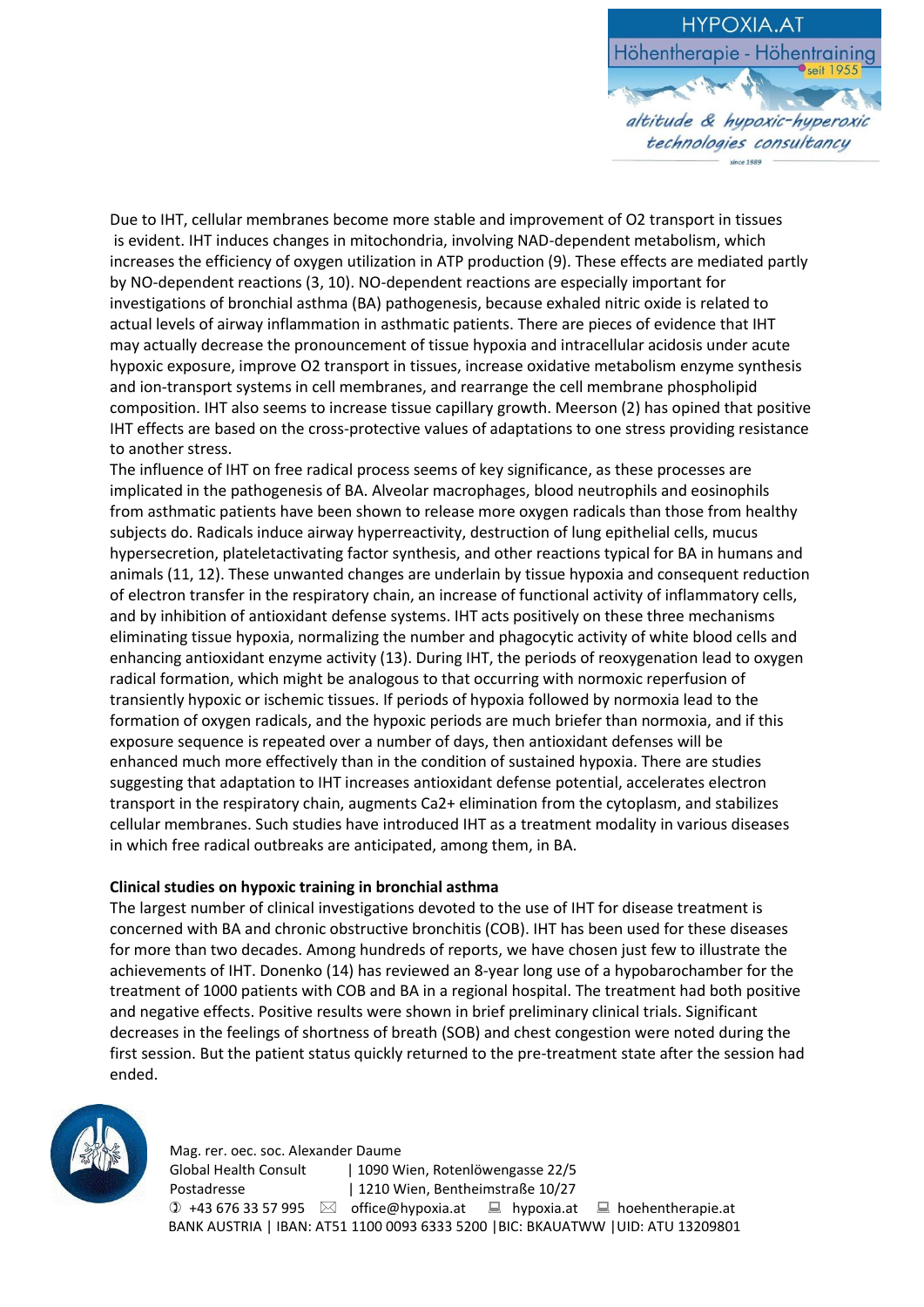

Further treatments led to steady subjective improvements. IHT positively affected the psychoemotional state of patients. They liked the procedure and asked, in cases of relapse, about further treatment in the barochamber. The author repeatedly observed an interruption of nascending asthmatic fits in BA patients. The improvement was recorded to occur at a simulated altitude of 2000-2500m. Kulberg (15) has reported similar findings. Barochamber training (3500m, 1 hour per day for 25 days) resulted in the disappearance of asthmatic fits in 72% of children and facilitated improvement in another 20% of them when combined with the drugs asthmopent or euphillin. Only did 8% of asthmatic children not respond favorably to IHT. Nevertheless, barochamber therapy has some significant disadvantages. Primarily, hypobaria is linked to negative effects on organisms. Tolerance of an individual to hypobaric hypoxia is 4 times lower than that to normobaric hypoxia (5). Barochambers are hardly accessible to practical health care due to the cost and complicated determination of a proper individual dosage. Thus, normobaric training has recently attracted more attention. Donenko (14) reported that during normobaric hypoxic therapy only 6% of 93 patients displayed intolerance to the procedure. In BA patients, a very good effect was noted in 58%, satisfactory in 38%, and no effect in 4%. The IHT treatment (mixtures of 11-14% O2) of COB and chronic pneumonia during remission, in both adults and children, significantly improved the clinical picture. Cough was diminished or disappeared and the amount of sputum was reduced and its expectoration was facilitated (3). However, it was impossible to completely stop disturbances of the aerodynamic properties of bronchial pathways in patients with an advanced broncho-obstructive syndrome in 10 -12 sessions of therapy.

The course of treatment was prolonged until positive effects were achieved in these patients. In cases of valve-type bronchial patency disturbances associated with a collapse of small bronchi during expiration, extension of the treatment for up to 20 days produced significant improvements. Similar results were obtained in other studies (16, 17). Anokhin et al. (18) performed a normobaric hypoxic stimulation (4 sessions of 12-15% O2 for 5 min alternating with 5-min rest intervals, for 10 days) in 200 children aged 4-14 who suffered from BA and compared the results with those in a sham group. A positive effect was seen in 85% of subjects in the hypoxic group and in 25% in the sham group. In children with mild BA, complete discontinuance of wheezing attacks was observed. In patients with medium-severe forms, a partial improvement was noted consisting of fewer attacks at less medicine use. In patients with severe forms, a small improvement was noted. The lowest efficacy of IHT was noted in children with an infection-dependent form of BA (17, 19). A positive clinical effect in patients with mild and medium atopic BA was sustained for an average of 4 months following hypoxic therapy. IHT in children with BA can be performed only in between, and not during, the exacerbations. In the hormone-dependent form of BA, IHT gives unsatisfactory results (5, 17, 19). The use of a rebreathing method, twice a day for 10-15 days, results in a stable abatement of obstructive symptoms. The course of such a treatment is shorter in comparison with the investigations outlined above due to the individual selection of the end-attainable level of hypoxia in each patient. Karash et al. (5) delineated three groups of patients with respect to the sustainability of positive effects: (i) improvement of the condition for at least 1 year or more (54%), (ii) improvement lasting up to 6 months (29%), and (iii) positive effects lasting 1-4 months after treatment (17%).

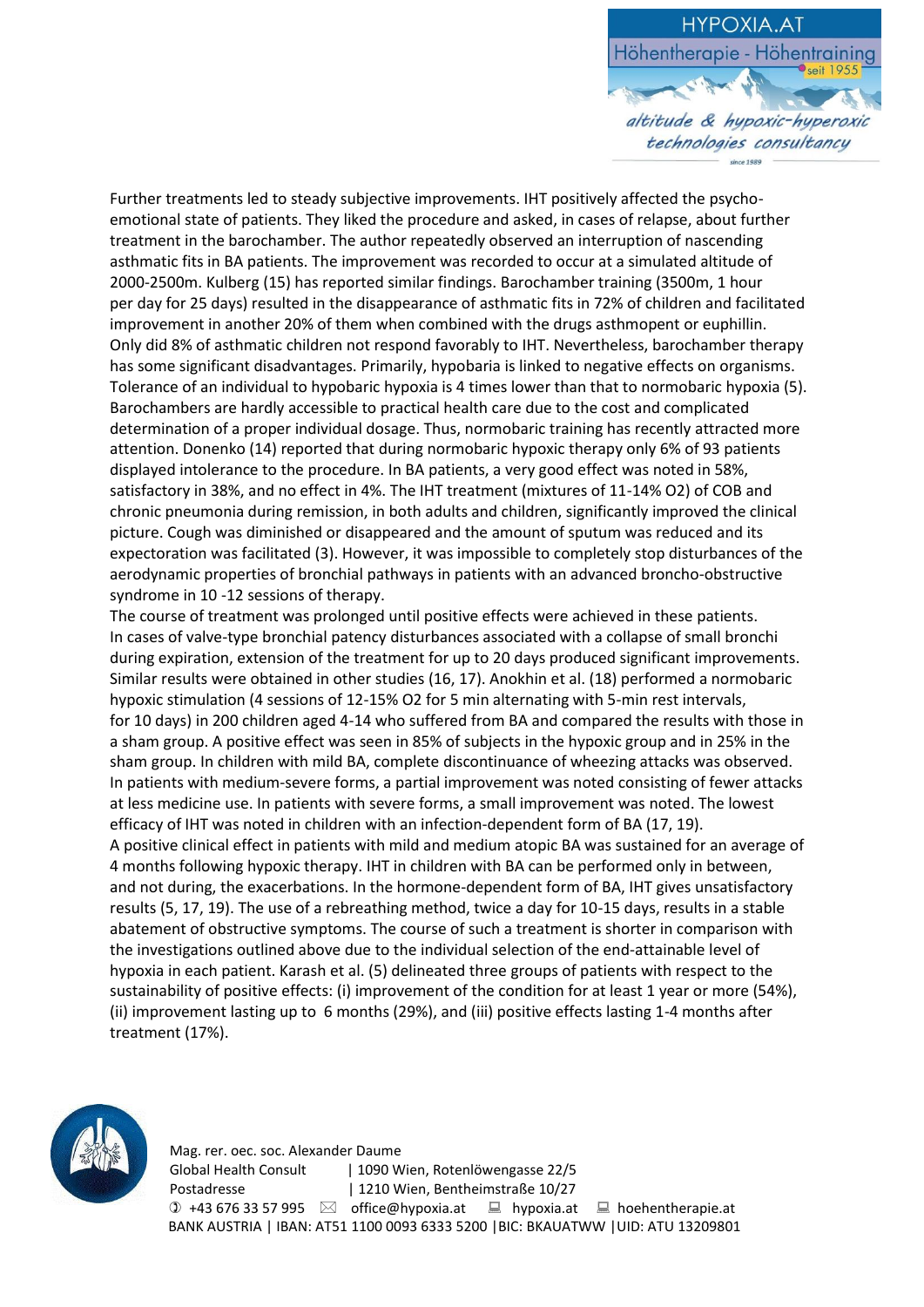

In 5% of patients, an appreciable improvement comes only after repeated courses of IHT. More than half the patients with a positive effect of the first course of IHT, reported further improvements with sequential courses of the therapy. Individual differences in respiratory reactions to hypoxia, from ventilatory hypersensitivity to complete absence of reaction, should be taken into account when designing IHT (6, 19). To wrap it up, experimental and clinical evidence has laid the groundwork for a wider use of IHT in the treatment of BA and other respiratory diseases.

## **Use of hypoxic training in industrial health care**

A special note is in place about the use of IHT in industrial health care for the purpose of prophylaxis and treatment of diseases in professions dealing with harmful products. The respiratory system has been under investigation within the industrial network. Karash at al. (5) described IHT use for health recovery of textile plant workers. The training regimen was 3-5 min of breathing 10% O2 with 3-5 minute breaks, beginning with 4 sessions per day and working up to 10 session per day over 15-20 days. The training group was 132 workers with people subjected to sham training. The efficacy of treatment was determined by the number of missed days of work. The results showed reduced morbidity rates by 45.6%, reduced number of sick leaves by 49.5%, and reduced plant benefits per 100 sick persons per year by 44.5%. Berezovsky et al. (20) investigated the effects of an artificial mountain climate on respiration and blood circulation in coal miners suffering from chronic dust bronchitis. The normobaric hypoxic chamber was used for treatment. Miners underwent hypoxic exposure for 1 hour a day for 12 days. The consecutive daily regimens of IHT were: equivalent to 3000m, 4000m, 5000m, and 6000m altitudes. IHT caused significant improvements in respiration, oxygen utilization, oxygen transport through the air-blood barrier, and in the feeling of well-being and it diminished chronic bronchitis symptoms. These and many other data strongly suggest the effectiveness of IHT in industrial health care.

In conclusion, hypoxic training represents a promising field of study in prevention and treatment of many diseases. The proper choice of the hypoxic dosage depends on an individuals reactivity and should be titrated for each patient to avoid negative side effects and to augment a favorable outcome. The absence of negative side effects, typically observed during drug therapy, and the stimulation of organisms general, nonspecific resistance, makes the hypoxic therapy a treatment with a future.

### **REFERENCES**

1. Serebrovskaya TV. Intermittent Hypoxia Research in the Former Soviet Union and the Commonwealth of Independent States (CIS): History and Review of the Concept and Selected Applications. High Alt Med Biol 2002; 3: 205-221.

2. Meerson FZ. Adaptation to intermittent hypoxia: mechanisms of protective effects. Hypoxia Med J 1993; 3: 2-8.

3. Manukhina EB, Mashina SYu, Smirin BV et al. Role of nitric oxide in adaptation to hypoxia and adaptive defense. Physiol Res 2000; 49: 89-97.

4. Berezovskii VA, Levashov MI. Introduction in Orotherapy. Academy of Hypoxia Problems of Russian Federation, Kiev, 2000; p. 75.